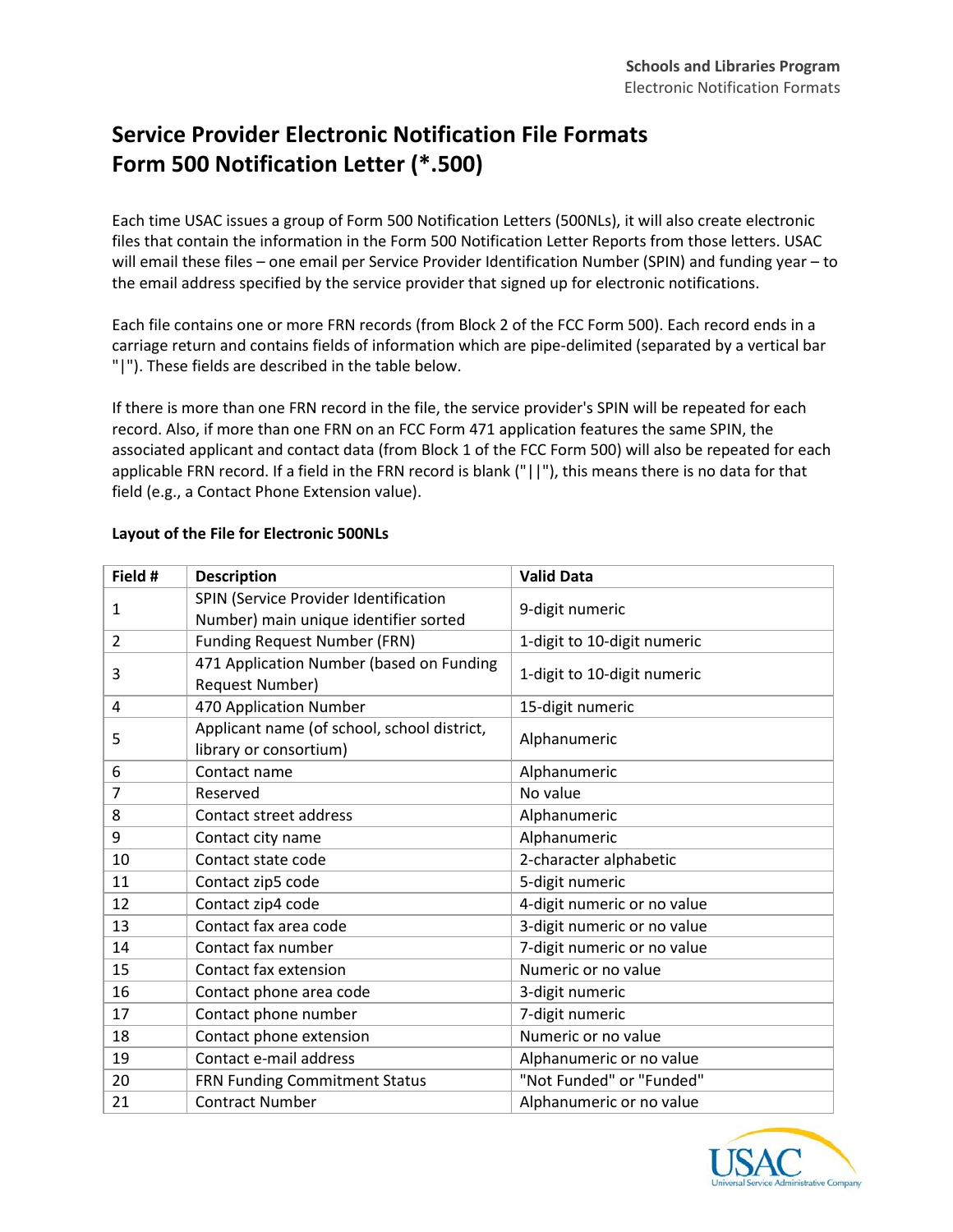|    |                                                 | "Internal Connections", "Basic                                                              |
|----|-------------------------------------------------|---------------------------------------------------------------------------------------------|
| 22 | <b>Service Description</b>                      | Maintenance", "Internet Access", or                                                         |
|    |                                                 | "Telecommunications Services"                                                               |
| 23 | Service Shared                                  | "N/A"                                                                                       |
|    |                                                 | 1-digit to 10-digit numeric (representing ID                                                |
| 24 | <b>Billed Entity Number (BEN)</b>               | of the specific school or library entity                                                    |
|    |                                                 | receiving the service) or "N/A"                                                             |
| 25 | <b>Entity Name</b>                              | Alphanumeric (if field #24 contains a                                                       |
|    |                                                 | numeric value; represents name of the                                                       |
|    |                                                 | specific school or library entity receiving                                                 |
|    |                                                 | the service) or "N/A"                                                                       |
|    |                                                 | "N/A" or if a date is given (MM/DD/YYYY                                                     |
| 26 | Service Start Date (SSD) - New Date             | format), the value (as changed by the Form                                                  |
|    |                                                 | 500) for the new start date of contract                                                     |
|    |                                                 | service for referenced FRN                                                                  |
|    |                                                 | "N/A" or if a date is given (MM/DD/YYYY                                                     |
| 27 | Contract Expiration Date (CED) - New Date       | format), the value (as changed by the Form                                                  |
|    |                                                 | 500) representing the new end date of                                                       |
|    |                                                 | contract for referenced FRN                                                                 |
| 28 | <b>Fund Commitment Extended Cost Amount</b>     | Numeric to two decimal places (represents                                                   |
|    |                                                 | cost of service in funding year period).                                                    |
| 29 | Discount Percentage Approved by SLD             | 2-digit numeric (represents FRN discount                                                    |
|    |                                                 | percentage)                                                                                 |
|    | FRN Original Commitment Amount                  | Numeric to two decimal places (represents                                                   |
| 30 |                                                 | amount originally committed to referenced                                                   |
|    |                                                 | FRN)                                                                                        |
| 31 | Retro Payment Indicator                         | "Yes" or "No" (indicates if the applicant will                                              |
|    |                                                 | request reimbursement for past expenses)                                                    |
|    | FRN Cancel Indicator                            | "Yes" or "No" (indicates if the FRN was                                                     |
| 32 |                                                 | canceled, i.e. due to being a duplicate of                                                  |
|    |                                                 | another FRN)                                                                                |
| 33 | <b>Report Date</b>                              | Date (MM/DD/YYYY format)                                                                    |
| 34 | <b>Billing Account Number</b>                   | Alphanumeric (for referenced FRN) or                                                        |
|    |                                                 | "N/A"                                                                                       |
| 35 | <b>Fund Year Start Date</b>                     | MM/DD/YYYY format                                                                           |
| 36 | <b>Fund Year End Date</b>                       | MM/DD/YYYY format                                                                           |
| 37 | <b>Fund Year</b>                                | 4-digit numeric                                                                             |
|    | Service Start Date - Original Date (SSD)        | "N/A" or if a date is given (MM/DD/YYYY                                                     |
| 38 |                                                 | format), the value (before being changed                                                    |
|    |                                                 | by the Form 500) representing the previous<br>start date of contract service for referenced |
|    |                                                 | <b>FRN</b>                                                                                  |
|    |                                                 |                                                                                             |
| 39 | <b>Contract Expiration Date - Original Date</b> | "N/A" or if a date is given (MM/DD/YYYY                                                     |
|    | (CED)                                           | format), the value (before being changed<br>by the Form 500) representing the previous      |
|    |                                                 | end date of contract for referenced FRN                                                     |
|    |                                                 |                                                                                             |